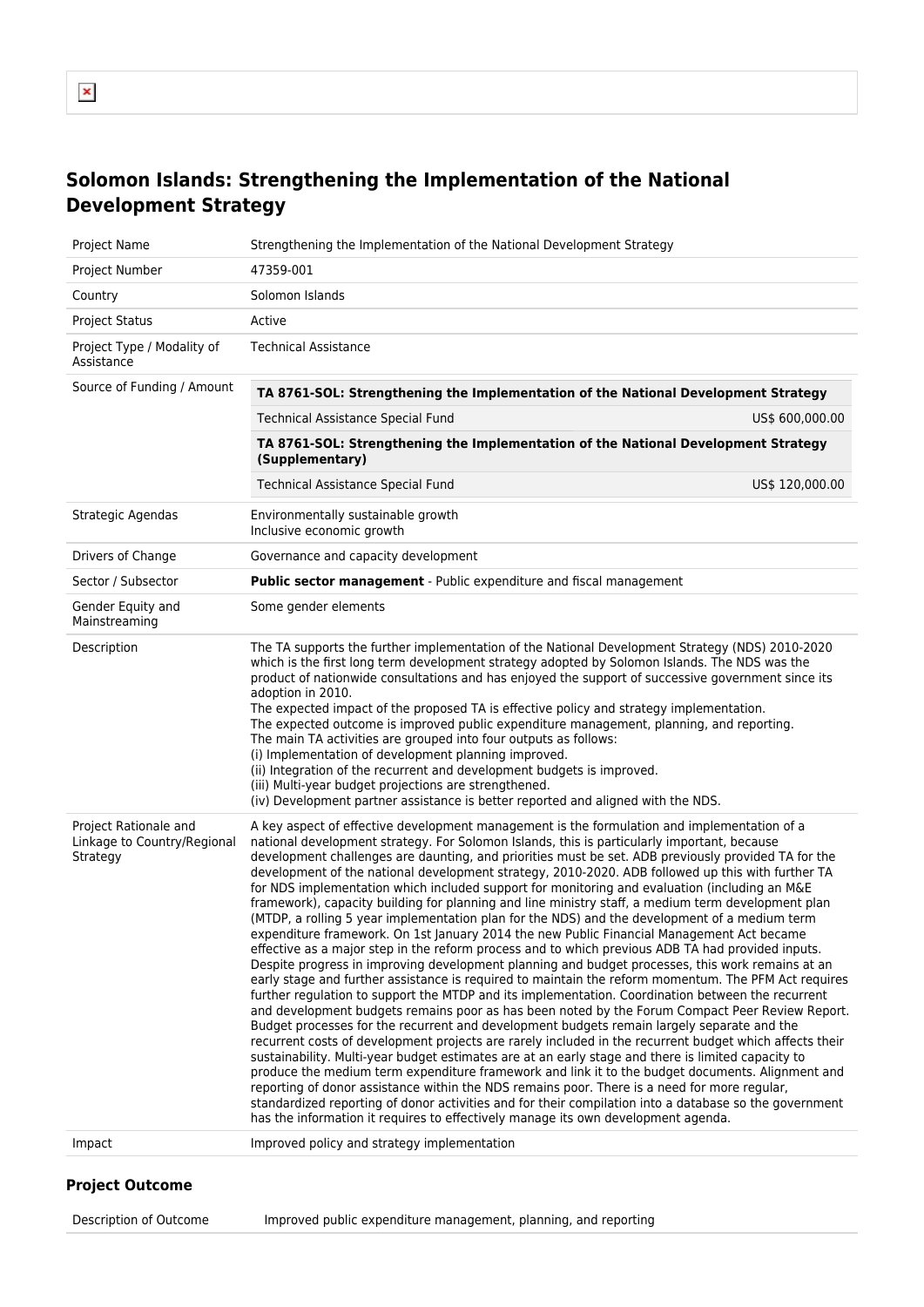| Progress Toward Outcome                                                   | The National Development Strategy (NDS) was launched by the government on 29th April 2016 by<br>the Prime Minister. The NDS launch was widely reported . The key next step is preparation of the<br>2017 annual development budget and the new Medium Term Development Plan (MTDP) 2017-2021.<br>The two key processes and documents for implementing the NDS are the Medium Term<br>Development Plan (MTDP), a rolling 5 year plan covering development projects, and the NDS<br>Program Performance Framework. |
|---------------------------------------------------------------------------|------------------------------------------------------------------------------------------------------------------------------------------------------------------------------------------------------------------------------------------------------------------------------------------------------------------------------------------------------------------------------------------------------------------------------------------------------------------------------------------------------------------|
| <b>Implementation Progress</b>                                            |                                                                                                                                                                                                                                                                                                                                                                                                                                                                                                                  |
| Description of Project Outputs                                            | 1. Regulations giving effect to planning provisions of the new PFM Act developed and implemented<br>2. Integration of recurrent and development budgets improved<br>3. Multi-year budget projections strengthened<br>4. Coordination between aid management, M&E, and development planning in MDPAC improved                                                                                                                                                                                                     |
| Status of Implementation<br>Progress (Outputs, Activities,<br>and Issues) | The preparation of the 2017 annual development budget and the new Medium Term Development<br>Plan (MTDP) 2017-2021 are still ongoing. ADB approved a minor change on 23 March 2017 to amend<br>Output 1, reflecting the government's request to have the central focus on improving<br>implementation of development planning, rather than developing and implementing new planning<br>regulations.                                                                                                              |
| Geographical Location                                                     |                                                                                                                                                                                                                                                                                                                                                                                                                                                                                                                  |

# **Summary of Environmental and Social Aspects**

| <b>Environmental Aspects</b>                                      |                          |
|-------------------------------------------------------------------|--------------------------|
| Involuntary Resettlement                                          |                          |
| Indigenous Peoples                                                |                          |
| <b>Stakeholder Communication, Participation, and Consultation</b> |                          |
|                                                                   |                          |
| During Project Design                                             | Honiara, Solomon Islands |
| During Project Implementation                                     | Honiara, Solomon Islands |

## **Responsible Staff**

| Responsible ADB Officer    | Tozaka, Dalcy Lagoni                                                                                                |
|----------------------------|---------------------------------------------------------------------------------------------------------------------|
| Responsible ADB Department | Pacific Department                                                                                                  |
| Responsible ADB Division   | Pacific Liaison and Coordination Office in Sydney, Australia                                                        |
| <b>Executing Agencies</b>  | Ministry of Development Planning and Aid Coordination<br>Government of Solomon Islands,<br>Honiara, Solomon Islands |

## **Timetable**

| <b>Concept Clearance</b>   | 09 Sep 2014                |
|----------------------------|----------------------------|
| Fact Finding               | 31 Aug 2014 to 03 Sep 2014 |
| <b>MRM</b>                 | $\overline{\phantom{a}}$   |
| Approval                   | 18 Nov 2014                |
| <b>Last Review Mission</b> | $\overline{\phantom{0}}$   |
| Last PDS Update            | 31 Mar 2017                |

### **TA 8761-SOL**

| <b>Milestones</b> |                     |                         |                 |                |                          |  |
|-------------------|---------------------|-------------------------|-----------------|----------------|--------------------------|--|
|                   | <b>Signing Date</b> | <b>Effectivity Date</b> | <b>Closing</b>  |                |                          |  |
| <b>Approval</b>   |                     |                         | <b>Original</b> | <b>Revised</b> | <b>Actual</b>            |  |
| 18 Nov 2014       | 31 Dec 2014         | 31 Dec 2014             | 28 Feb 2017     | 30 Jun 2018    | $\overline{\phantom{a}}$ |  |

| <b>Financing Plan/TA Utilization</b> |  |     |                           |                                 |        | <b>Cumulative Disbursements</b> |      |        |
|--------------------------------------|--|-----|---------------------------|---------------------------------|--------|---------------------------------|------|--------|
| ADB                                  |  |     | Cofinancing   Counterpart |                                 |        | Total                           | Date | Amount |
|                                      |  | Gov |                           | Beneficiaries   Project Sponsor | Others |                                 |      |        |